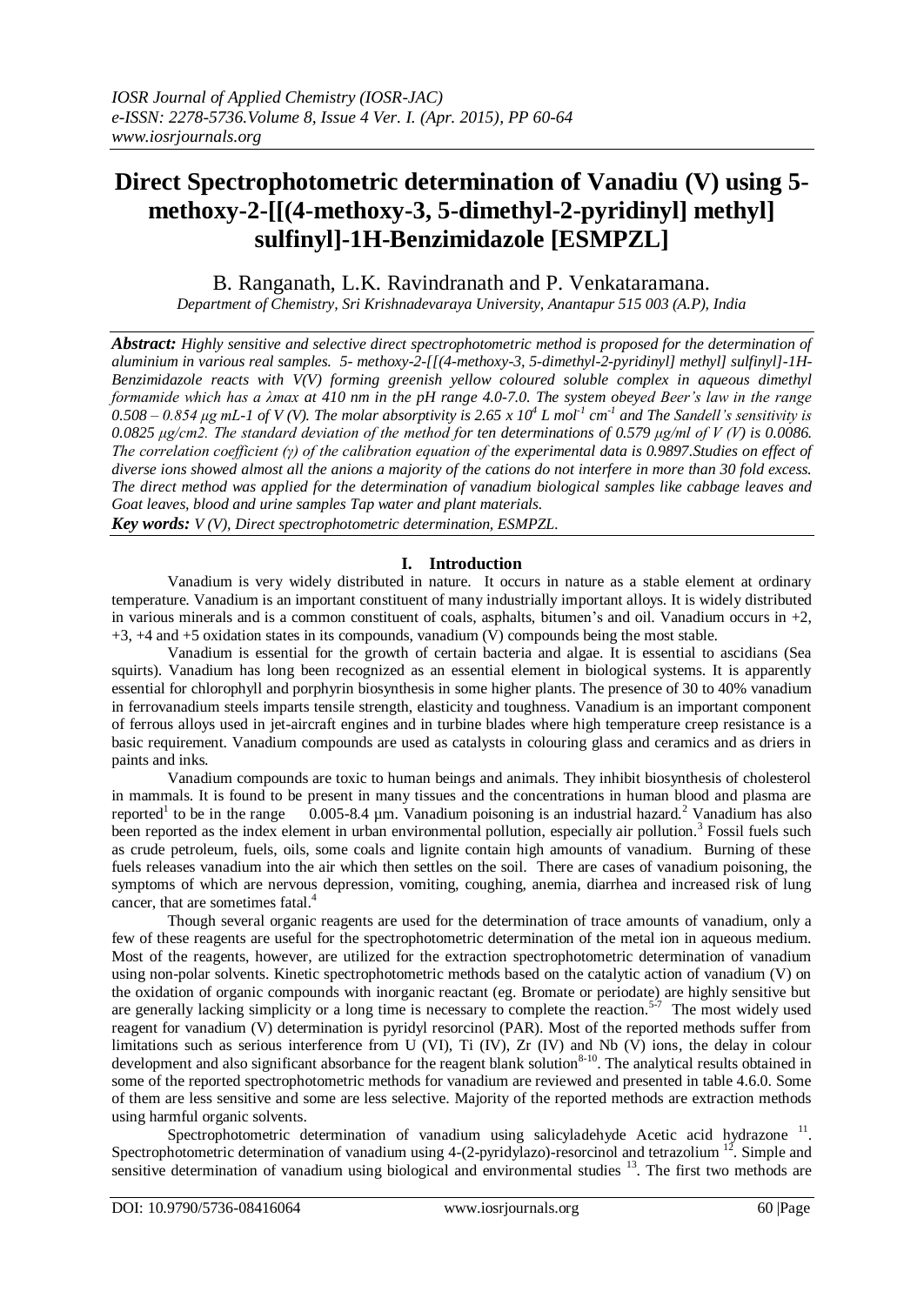disadvantageous in terms of cost and instruments. AAS is often lacking in sensitivity and affected by matrix conditions of samples such as salinity. Catalytic solvent extractive methods are highly sensitive but are generally lacking simplicity. Hence its accurate determination at trace levels using simple and rapid methods is of paramount importance. The aim of this study is to develop a simple direct spectrophotometric method for the trace determination of vanadium. Pyridine and chloroform have been used as solvents for the extraction of V (V) which can be classified as toxic and as environmental pollutants and have been listed as carcinogens by the Environmental Protection Agency (EPA). Theodosioss and I.Karaganns et al <sup>14</sup> developed a spectrophtomertic determination Vanadium based on its catalytic effect on the reaction of Diphenyl amine and hydrogen peroxide. A. Abbaspour and S.M.M. Mosavi et al <sup>15</sup> developed a spectrophotmetric determination of vanadium based on the oxidation of alkali blue. Pratap Singh Kadyn and Sonia verma et al <sup>16</sup> developed a spectrophotometric determination of vanadium using 3-(2-Quinonylazo)-2, 4, 5-trihydroxy benzene as an analytical agent.

## **II. Experimental**

#### **Reagent: ESOMEPRAZOLE SOLUTION:**

Esomeprazole is 5-methoxy-2-[[(4-methoxy-3,5-dimethyl-2-pyridinyl]methyl]sulfinyl]-1Hbenzimidazole. It is white crystalline powder freely soluble in water and its molecular formula is  $C_{17}H_{19}N_3O_3S$ . (M.Wt:345.11). The structure of esomeprazole is given in Fig. 1.



Fig. 1 (S)-5-methoxy-2-[[(4-methoxy-3, 5-dimethyl-2-pyridinyl)-methyl]sulfinyl]-1H benzimidazole (ESOMEPRAZOLE)

Esomeprazole was characterized by IR,  ${}^{1}$ H-NMR and Mass spectral data.

IR (KBr) ν<sub>max</sub>: 3346, 3168, 2961, 2928, 2683, 1657, 1597, 1449, 1255, 1218,1092, 876, 710 cm<sup>-1</sup>

<sup>1</sup>H NMR (DMSO-d<sub>6</sub>, 500 MHz) : $\delta$  2.20 (s, 3H, CH<sub>3</sub>), 2.22 (s, 3H, CH<sub>3</sub>), 3.73 (s, 3H, OCH<sub>3</sub>), 3.88 (s, 3H, OCH3), 4.60 (d, 1H), 4.77(d, 1H), 6.97, 6.99 (m, 2H, Ar-H), 7.65 (m, 1H, Ar-H), 8.25 (s, 1H, Pyridine ring), 9.57 (s, 1H, NH) ppm.

MS m/z: found  $345.11$  [M<sup>+</sup>]; calcd. 345. Anal C<sub>17</sub>H<sub>19</sub>N<sub>3</sub>O<sub>3</sub>S.

## **Stock Solution:**

 $0.01M$  stock solution of  $V(V)$  was prepared by dissolving requisite amount of nickel ammonium sulphate in distilled water and standardized gravimetrically <sup>17</sup>. The working solutions were prepared by diluting the stock solutions with distilled water.

Buffer solution of pH 7.5 was prepared by mixing 0.2M sodium acetate and 0.2M acetic acid in suitable proportion and the pH was adjusted by a pH meter.

## **Instrument:**

The absorbance and pH measurements were made on a Perkin Elmer (LAMDA 25) UV-Visible spectrophotometer (Model UV-160A) controlled by a computer fitted with 1cm path length quartz cells and an ELICO digital pH meter of (Model LI 613) respectively.

## **III. Procedure:**

To 5 ml of buffer solution (pH 7.5), 0.5 ml of ESMPZL  $(1 \times 10^{-2}M)$  in DMF,1.5 ml of DMF taken in each of a set of 10 ml volumetric flasks, varying amounts of V(V) were added and diluted to 10 ml in a volumetric flask with distilled water. The absorbance of these solutions was measured at 410 nm against reagent blank and plotted against the mount of vanadium. A straight line is obtained which corresponded to the equation A410=  $0.1704$  C –  $0.00704$ . (C is the amount of vanadium in  $\mu$ g/ml).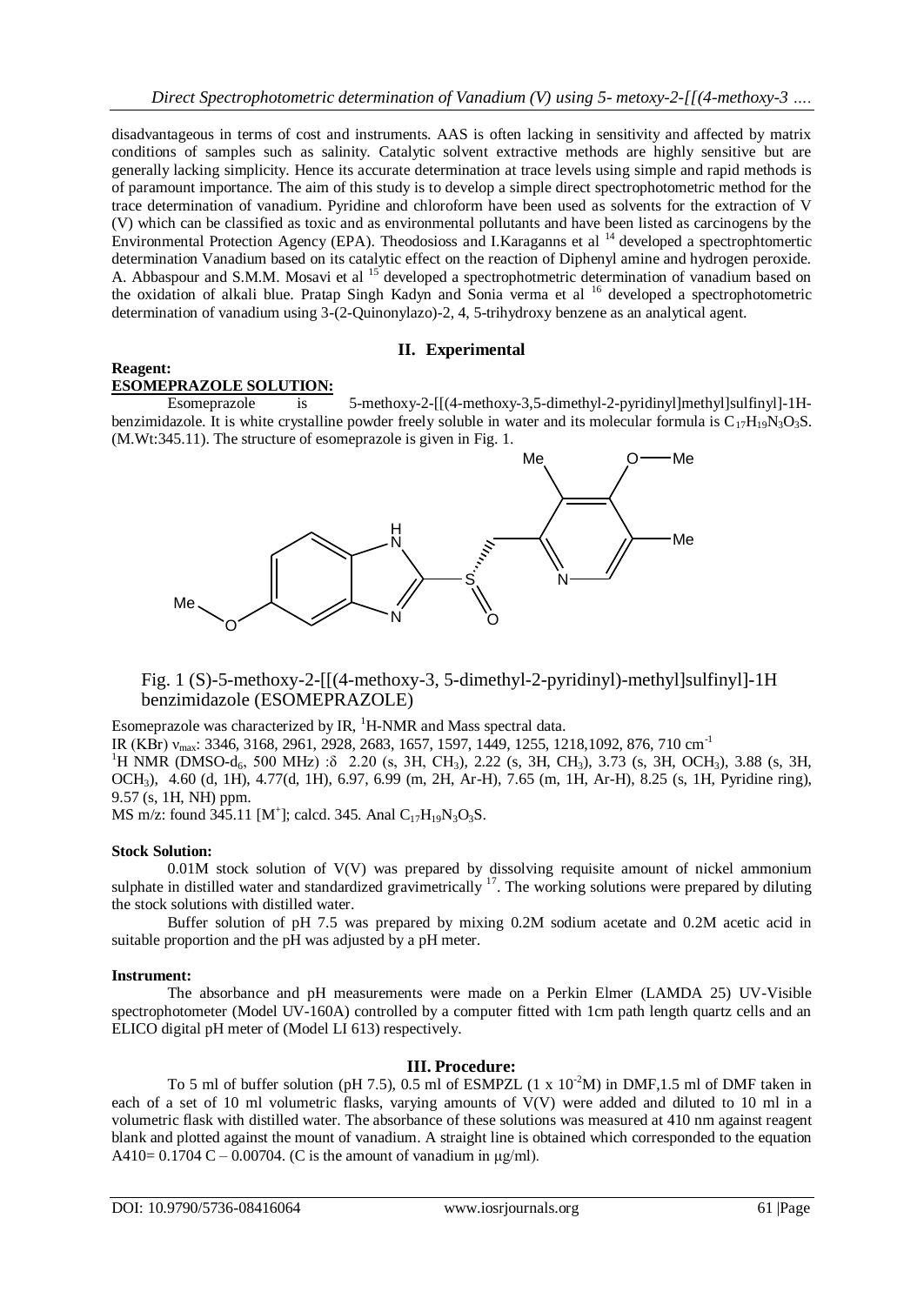## **IV. Results and Discussion**

The absorption spectrum [V(V) –ESMPZL] complex showed maximum absorbance at 410 nm where the reagent showed negligible absorbance. The absorbance was found to be maximum and constant in the pH range 3.0-7.0. Therefore, the analytical studies were carried out at pH 7.5. A 5 fold molar excess of the reagent is sufficient to obtain maximum colour intensity for a given amount of metal ion.

#### **Analytical characteristics of [V (V) –ESMPZL]**

 The molar absorptivity Beer's law ranges, detection limit, determination limit shown in the Table.2 indicate the high sensitivity of the method. The effect of diverse ions on the absorbance of the experimental solution showed that all do not interfere in more than 30 fold excesses. All the ions do not interfere Al(III), Pb(II), W(VI), Co(II), Se(IV), Mn(II), Cd(II), Zn(II), Ru(III), Ni(II), Th(IV), Cr(VI), U(VI), Ti(IV), Zr(IV), In(III), Sn(II), Sr(II), Ir(III) and Fe(II). The results are presented in Table 1.

#### **Applications:**

## **Preparation of biological samples**

#### **Determination of vanadium in Cabbage leaves and Goat liver**

The cabbage leaves and goat liver were washed with distilled water thoroughly to remove the adhered impurities. They were dried with filter paper and suitable amount of the sample was weighed. Known amounts of vanadium were added as the real samples do not contain any measurable amounts of vanadium. The samples were dried, ashed and brought into solution by acid treatment as per the recommended procedures <sup>18, 19</sup>. The contents were neutralized with dilute NH4OH solution and diluted to known volume with distilled water. The amounts of vanadium present in biological samples were determined by the proposed method and the results obtained are presented in the Table 3.

#### **Determination of vanadium in Human blood, urine 40**

Human blood or urine (50 ml) samples were taken into 100 ml micro Kjeldhal flask. 5 ml concentrated  $HNO<sub>3</sub>$  were added and gently heated. When the initial brief reaction was over, the solution was removed and cooled. 1 ml of concentrated  $H_2SO_4$  was added followed by 1 ml of 70% HClO<sub>4</sub>. The solution was again heated to dense white fumes, repeating  $HNO<sub>3</sub>$  addition. The heating was continued for 30 minutes and then cooled. The contents were filtered and neutralized with dilute NH4OH in the presence of 1-2 ml of 0.01% sodium tartrate solution. The solution was transferred into 10 ml volumetric flask and diluted to the volume with distilled water. Suitable aliquots were taken and analyzed for vanadium and the results are presented in Table.4

#### **Analytical Applications**

#### **Determination of vanadium in tap water, plant tissues and alloys**

The proposed method under the already established optimum conditions was applied for the determination of (V) in tap water, plant tissues and alloys. The results presented in Table.5 indicate the successful applicability of the proposed method to real sample analysis.

## **V. Conclusions:**

The present method is a new, simple, sensitive, selective and less expensive method with  $V(V)$  – ESMPZL complex was developed for the determination of avanadium in some Cabbage leaves, Goat leaves, Blood and Urine samples, tap water and plant materials. Although many sophisticated techniques such as pulse polarography, HPLC, AAS, ICP-AES, ICP-MS, etc. are available for the determination of vanadium at trace levels in numerous complex materials, factors such as the low cost of the instrument, easy handling, lack of requirement for consumables and almost no maintenance have caused spectrophotometry to remain a popular technique, particularly in laboratories of developing countries with limited budget. The sensitivity in terms of molar absorptivity and precision in terms of relative standard deviation of the present method are very reliable for the determination of vanadium in real samples.

#### **Acknowledgements**

The authors thank the department of Chemistry of S.K.University Anantapur,for providing the necessary facilities. One of authors (B.Ranganath) thanks for my research supervisor.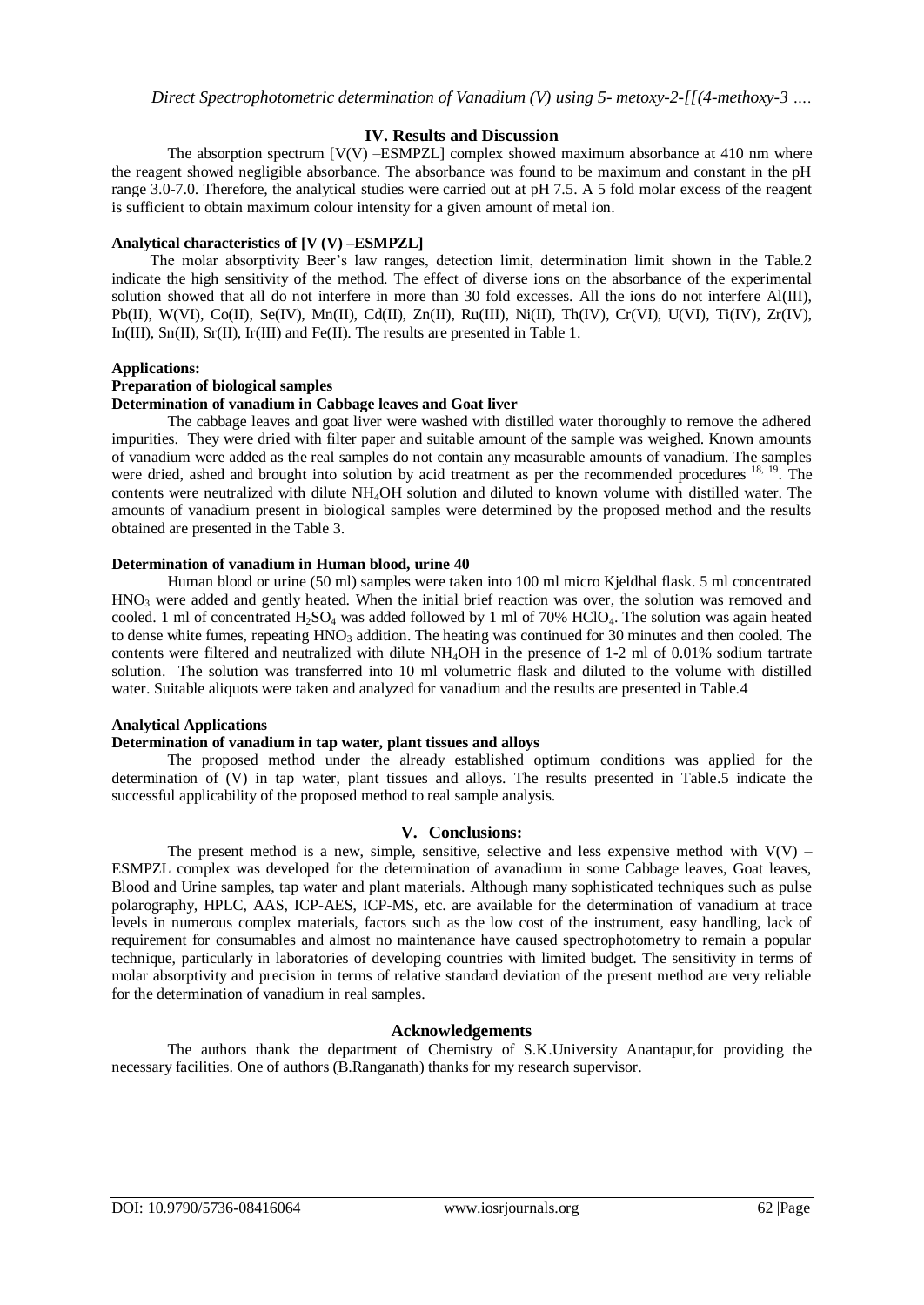|                                       | <b>Foreign ion</b>                  |                        | $pH = 7.0$ ; $\lambda_{max}$<br><b>Tolerance limit</b><br>$(\mu g/ml)$ | <b>Foreign ion</b>              | <b>Tolerance limit</b><br>$(\mu g/ml)$ |                                                                                  |  |
|---------------------------------------|-------------------------------------|------------------------|------------------------------------------------------------------------|---------------------------------|----------------------------------------|----------------------------------------------------------------------------------|--|
| Fluoride                              |                                     |                        | 35.35                                                                  | AI(III)                         |                                        | 12.01                                                                            |  |
| Chloride                              |                                     |                        | 35.00                                                                  | Pb(II)                          |                                        | 19.27                                                                            |  |
| Iodide                                |                                     |                        | 203.05                                                                 | W(VI)                           |                                        | 21.63                                                                            |  |
| Nitrate                               |                                     |                        | 32.42                                                                  | Co (II)                         |                                        | 3.93                                                                             |  |
| Acetate                               |                                     |                        | 248.42                                                                 | Se $(IV)$                       |                                        | 10.19                                                                            |  |
| Oxalate                               |                                     |                        | 42.50                                                                  | $Mn$ (II)                       |                                        | 8.89                                                                             |  |
| <b>EDTA</b><br>Thiosulphate           |                                     |                        | 78.0                                                                   | $Cd$ (II)                       | 8.56                                   |                                                                                  |  |
|                                       |                                     |                        | 36.13                                                                  | Zn(II)                          |                                        | 10.23                                                                            |  |
|                                       |                                     |                        |                                                                        | Ru (III)                        |                                        | 26.85                                                                            |  |
|                                       |                                     |                        |                                                                        | Ni (II)                         |                                        | 10.57                                                                            |  |
|                                       |                                     |                        |                                                                        | Th (IV)                         |                                        | 16.57                                                                            |  |
|                                       |                                     |                        |                                                                        | $Cr$ (VI)                       |                                        | 0.315                                                                            |  |
|                                       |                                     |                        |                                                                        | U(VI)                           |                                        | 15.48                                                                            |  |
|                                       |                                     |                        |                                                                        | Ti (IV)                         |                                        | 6.08                                                                             |  |
|                                       |                                     |                        |                                                                        | $Zr$ (IV)                       |                                        | 9.73                                                                             |  |
|                                       |                                     |                        |                                                                        | In $(III)$                      |                                        | 2.69                                                                             |  |
|                                       |                                     |                        |                                                                        | $Sn$ (II)                       |                                        | 4.87                                                                             |  |
|                                       |                                     |                        |                                                                        | Sr(II)                          |                                        | 17.1                                                                             |  |
|                                       |                                     |                        |                                                                        | Ir $(III)$                      |                                        | 32.04                                                                            |  |
|                                       |                                     |                        |                                                                        | Fe $(II)$                       |                                        | 8.87                                                                             |  |
| [V(V)]<br>[ESMPZL]<br>$\lambda_{max}$ |                                     | $\equiv$<br>$=$<br>$=$ | $4 \times 10^5 M$<br>$2.873 \times 10^{-4}$ M<br>410nm                 |                                 |                                        |                                                                                  |  |
|                                       |                                     |                        |                                                                        |                                 |                                        |                                                                                  |  |
| pH                                    |                                     | $=$                    | 7.0                                                                    |                                 |                                        |                                                                                  |  |
| S.No.                                 | <b>Volume of</b><br>metal ion (1ml) |                        | Volume of<br>reagent<br>(1 ml)                                         | <b>Absorbance</b><br>(x)        | $d(X-M)$                               |                                                                                  |  |
| $\mathbf{1}$                          | $\mathbf{1}$                        |                        | $\mathbf{1}$                                                           | 0.452                           | $-0.0037$                              | $d^2$ (X - M) <sup>2</sup><br>0.00001369                                         |  |
| $\overline{2}$                        | $\mathbf{1}$                        |                        | $\mathbf{1}$                                                           | 0.453                           | $-0.0027$                              | 0.00000729                                                                       |  |
| 3                                     | $\mathbf{1}$                        |                        | $\mathbf{1}$                                                           | 0.453                           | $-0.0027$                              |                                                                                  |  |
| $\overline{4}$                        | $\mathbf{1}$                        |                        | $\mathbf{1}$                                                           | 0.456                           | $+0.0003$                              |                                                                                  |  |
| 5                                     | $\mathbf{1}$                        |                        | $\mathbf{1}$                                                           | 0.456                           | $+0.0003$                              |                                                                                  |  |
| 6                                     | $\mathbf{1}$                        |                        | $\mathbf{1}$                                                           | 0.455                           | $-0.0007$                              |                                                                                  |  |
| $\overline{7}$                        | $\mathbf{1}$                        |                        | $\,1$                                                                  | 0.457                           | $+0.0013$                              |                                                                                  |  |
| 8                                     | $\mathbf{1}$                        |                        | $\mathbf{1}$                                                           | 0.455                           | $-0.0007$                              | 0.00000729<br>0.00000009<br>0.00000009<br>0.00000049<br>0.00000169<br>0.00000049 |  |
| 9                                     | $\mathbf{1}$                        |                        | $\mathbf{1}$                                                           | 0.459                           | $+0.0033$                              | 0.00001089                                                                       |  |
| 10                                    | 1                                   |                        | 1                                                                      | 0.461                           | $+0.0053$                              | 0.00002809                                                                       |  |
|                                       | Standard Deviation (S.D.)           | $=$                    |                                                                        | 0.002649 for ten determinations |                                        |                                                                                  |  |

#### **Table 1 Tolerance limit of foreign ions** Tolerance limit of foreign ions in the determination of 2.486 µg/ml of V (V)

| Table 3                                             |  |  |  |  |  |
|-----------------------------------------------------|--|--|--|--|--|
| Determination of vanadium in cabbage and goat liver |  |  |  |  |  |

| Determination or vanautum in cabbage and goat nyer |                                        |                                    |            |          |                 |            |          |  |
|----------------------------------------------------|----------------------------------------|------------------------------------|------------|----------|-----------------|------------|----------|--|
| Sample                                             |                                        | Amount of vanadium found (ug mL-1) |            |          |                 |            |          |  |
|                                                    | $V(V)$ added<br>$(\mu g \text{ mL-1})$ | Proposed                           | <b>RSD</b> | Recovery | Reference       | <b>RSD</b> | Recovery |  |
|                                                    |                                        | method*                            | $(\%)$     | (% )     | Method*75       | $(\% )$    | (% )     |  |
| Cabbage $(5g)$                                     | 6.0                                    | $6.03 \pm 0.04$                    | 1.02       | 100.5    | $5.98 \pm 0.02$ | 0.46       | 99.6     |  |
|                                                    |                                        |                                    |            |          |                 |            |          |  |
|                                                    | 12.0                                   | $11.54 \pm 0.08$                   | 1.15       | 96.2     | $12.2 \pm 0.04$ | 0.66       | 101.6    |  |
|                                                    |                                        |                                    |            |          |                 |            |          |  |
| Goat liver                                         | 4.0                                    | $3.98 \pm 0.03$                    | 0.90       | 99.5     | $4.02 \pm 0.02$ | 0.46       | 100.5    |  |
|                                                    |                                        |                                    |            |          |                 |            |          |  |
|                                                    | 7.0                                    | $7.42 \pm 0.06$                    | 1.18       | 106.07   | $7.12 \pm 0.02$ | 0.69       | 101.7    |  |

\*Average of five determinations  $\pm$  SD